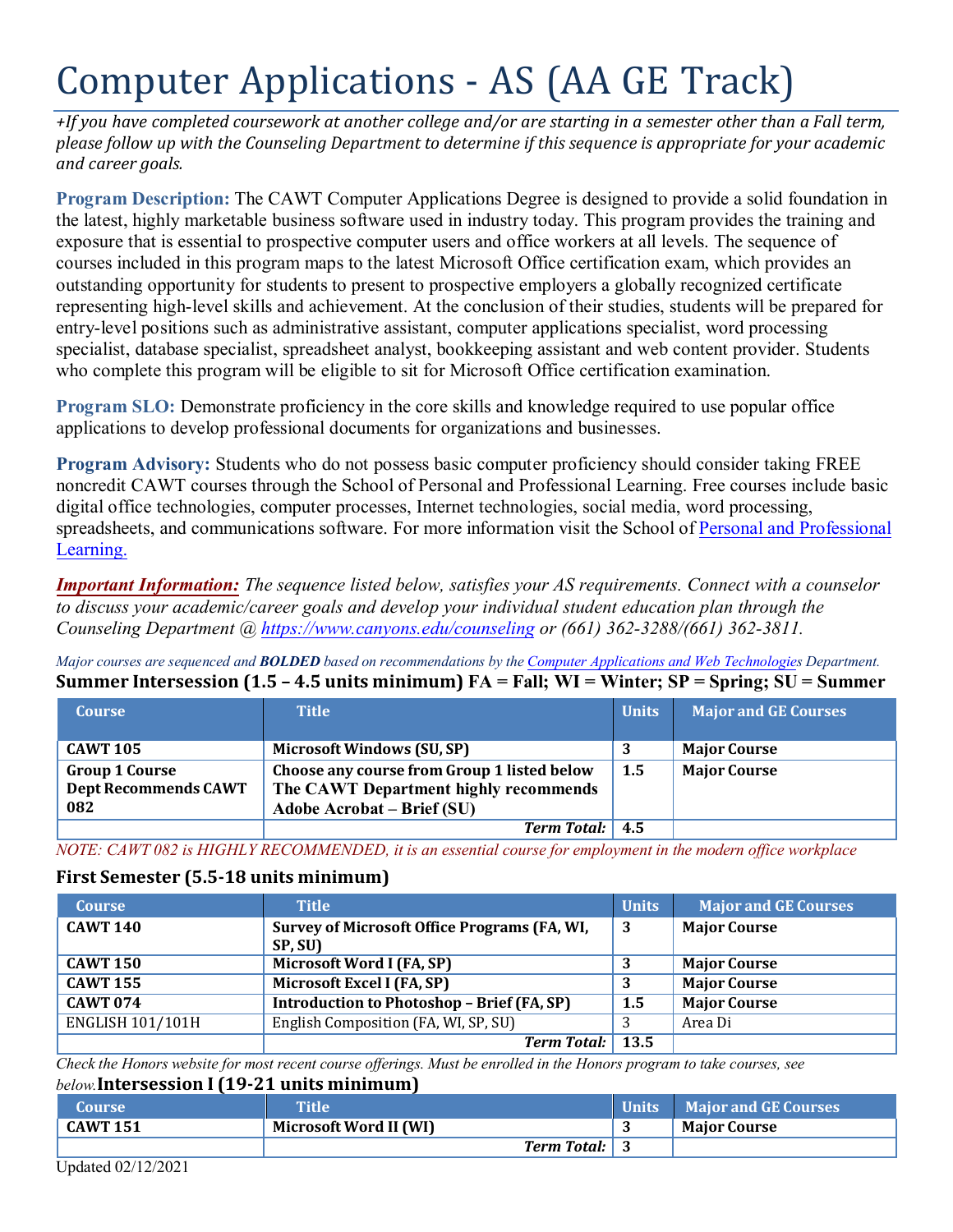## **Second Semester (22-33 units minimum)**

| <b>Course</b>          | <b>Title</b>                                                    | <b>Units</b> | <b>Major and GE Courses</b> |
|------------------------|-----------------------------------------------------------------|--------------|-----------------------------|
| <b>CAWT 160</b>        | <b>Microsoft Access I (SP)</b>                                  | 3            | <b>Major Course</b>         |
| <b>CAWT 156</b>        | Microsoft Excel II (SP)                                         | 3            | <b>Major Course</b>         |
| Math Competency        | Choose any math course from COC GE Area Dii<br>(FA, WI, SP, SU) | $3 - 5$      | Area 3 and Dii              |
| *Social Science Course | Choose one course from the AA GE Area B (FA,<br>WI, SP, SU)     | 3            | Area B & Are 4 Diversity    |
|                        | <b>Term Total:</b>                                              | $12 - 14$    |                             |

 **\*Consider taking a social science course GE Area B with an (\*) indication on the [Associate Degree Requirements Checklist. C](https://www.canyons.edu/studentservices/counseling/degrees/generaled.php)ourses with an (\*) will also meet the GE Diversity Requirement. Refer to the Associate Degree Checklist for details.** 

## **Intersession II (34-39 units minimum)**

| <b>Course</b>                                                      | <b>Title</b>                                                                                                     | Units | <b>Major and GE Courses</b> |
|--------------------------------------------------------------------|------------------------------------------------------------------------------------------------------------------|-------|-----------------------------|
| <b>Group 1 Course Dept</b><br>highly recommends<br><b>CAWT 161</b> | Choose any course from Group 1 listed below<br>The CAWT Department highly recommends<br>Microsoft Access II (SU) | - 3   | <b>Major Course</b>         |
| <b>CAWT 165</b>                                                    | <b>Microsoft PowerPoint (SU)</b>                                                                                 |       | <b>Major Course</b>         |
|                                                                    | <b>Term Total:</b> 6                                                                                             |       |                             |

## **Third Semester (40-51 units minimum)**

| <b>Course</b>                                                        | <b>Title</b>                                                                                                                     | <b>Units</b> | <b>Major and GE Courses</b>  |
|----------------------------------------------------------------------|----------------------------------------------------------------------------------------------------------------------------------|--------------|------------------------------|
| <b>Group 1 Course - Dept</b><br><b>Recommends</b><br><b>CAWT 145</b> | Choose any course from Group 1 listed below<br>The CAWT Department highly recommends<br>Quickbooks Pro (FA, SP)                  | 3            | <b>Major Elective</b>        |
| Humanities and Fine Arts<br>Course                                   | Choose one course from the AA GE Area C<br>(FA, WI, SP, SU)                                                                      | 3            | Area C                       |
| American Institutions-<br>Choose Option 1 or 2                       | Complete first course in chosen option - (note:<br>must take both classes within one option)<br>(FA, WI, SP, SU) See table below | 3            | <b>American Institutions</b> |
| Natural Science                                                      | Choose one course from the AA GE Area A<br>(FA, WI, SP, SU)                                                                      | 3            | Area A                       |
|                                                                      | <b>Term Total:</b>                                                                                                               | 12           |                              |

## **Intersession III (52-52.5 units minimum)**

| <b>Course</b> | <b>Title</b>                       | <b>Units</b> | <b>Major and GE Course</b> |
|---------------|------------------------------------|--------------|----------------------------|
| CAWT 036      | Microsoft Outlook - Brief (WI, SU) | 1.5          | <b>Major Course</b>        |
|               | Term Total:   1.5                  |              |                            |

### **Fourth Semester (53.5-60.5 units minimum)**

| <b>Course</b>                                                  | <b>Title</b>                                                                                                                              | <b>Units</b> | <b>Major and GE Courses</b> |
|----------------------------------------------------------------|-------------------------------------------------------------------------------------------------------------------------------------------|--------------|-----------------------------|
| <b>American Institutions</b>                                   | Complete second course in chosen option - (note:<br>must take both classes within one option)<br>(FA, WI, SP, SU) See table below         | 3            | American Institutions       |
| PE/Wellness                                                    | Take two PE or Dance activity courses (excluding<br>Dance 100) or Health Science 100, 149, 150 or<br>234 (FA, WI, SP, SU)                 | $2 - 3$      | Area F                      |
| AA Elective Department<br><b>Recommends</b><br><i>CAWT 116</i> | Choose any 3-unit course that is 100-level or<br>above (FA, WI, SP, SU) Department Recommends<br>Business Communications (FA, WI, SP, SU) | 3            | AA Elective                 |
|                                                                | <b>Term Total:</b>                                                                                                                        | 8-9          |                             |

### **Total Units: 60.5**